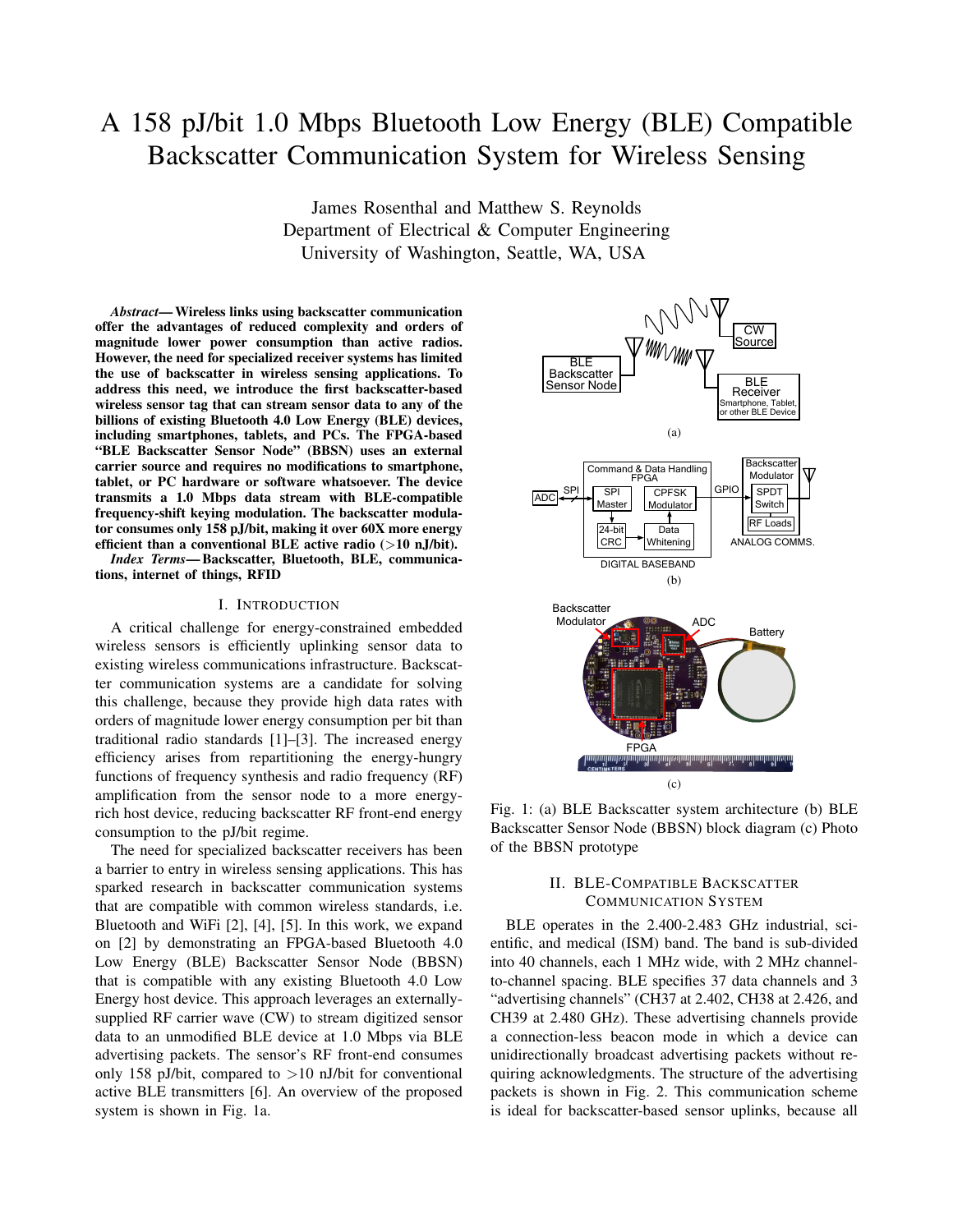

Fig. 2: Structure of a BLE advertising packet



Fig. 3: Placement of FSK signal within a BLE advertising channel

BLE-compliant receivers are required to periodically tune to the advertising channels to receive beacon packets. By transmitting packets on advertising channels, a backscatterbased device is guaranteed to be able to uplink data to any BLE-compatible receiver.

## *A. Spectral Engineering for BLE Compatibility*

As shown in Fig. 3, the BLE physical layer is based on 1.0 Mbps binary frequency-shift keying (FSK), with one-sided frequency deviation  $\delta f_{\rm sc}$  between 185 kHz and 500 kHz. A frequency deviation above the channel's center frequency represents a logic '1'  $(f_{sc_1})$  and a frequency deviation below the channel's center frequency represents a logic '0'  $(f_{\rm sc_0})$ .

The BBSN generates BLE signals through two simultaneous modulation processes portrayed in Fig. 4a. The FPGA generates a subcarrier frequency that feeds a backscatter modulator, comprised of an RF switch that connects the BBSN antenna to one of two impedances,  $Z_1$ and  $Z_2$ . An external CW incident upon the BBSN antenna is thus phase modulated at the subcarrier frequency, which is in turn frequency modulated by baseband data at a rate of 1.0 Mbps, yielding the BLE-compatible spectrum shown in Fig. 3.

The CW frequency,  $F_C$ , is selected such that one of the generated sidebands falls in the desired advertising channel. Choosing the lower sideband,  $F<sub>C</sub>$  can be calculated as  $F_{\rm C} = F_{\rm CH} + f_{\rm sc} + \delta f_{\rm sc}$ , where  $F_{\rm CH}$  is the desired channel's center frequency,  $\delta f_{\rm sc} = f_{\rm sc_0} - f_{\rm sc_1}$  and it is assumed that  $f_{\rm sc0} > f_{\rm sc1}$ . For this work,  $f_{\rm sc0}$  was set to 5.00 MHz and  $f_{\rm sc_1}$  to 4.56 MHz. We used BLE channel 37, so  $F_{\rm C}$  was calculated to be 2.4068 GHz. The expected and measured spectrums of the BLE signals are shown in Fig. 4b and c.

#### *B. BLE Backscatter Sensor Node (BBSN)*

The BBSN is comprised of a multi-channel ADC to acquire sensor data, an Altera MAX10 FPGA, and a backscatter modulator to uplink data (Fig. 1b and c). An



Fig. 4: (a) BBSN backscatter modulator block diagram (b) Expected spectrum of the BBSN given a 2.4068 GHz externally-supplied carrier (c) Measured spectrum produced by the BBSN with a 2.4068 GHz carrier

Intan RHS2116 analog front-end is used for the multichannel ADC, and it provides a 16-channel, 16-bit resolution data acquisition system intended for biomedical sensing applications. Power is provided to the BBSN by a single-cell 500 mAh lithium polymer battery. As shown in Table I, while the BBSN draws 58 mA total, only 48  $\mu$ A (0.08%) is used by the Backscatter Modulator.

The Altera MAX10 FPGA performs command and data handling for the BBSN. It controls the multi-channel ADC via SPI to sample and digitize sensor data. BLE advertising packets are then formed by computing a 24-bit CRC and applying data whitening (Fig. 2). These packets are then serially output to the backscatter modulator of Fig. 4a.

TABLE I: Measured BBSN power budget

|                              | Current (mA) | Power (mW) | $%$ of total |
|------------------------------|--------------|------------|--------------|
| Intan RHS2116 IC             | 3.27         | 10.8       | 5.63 $%$     |
| FPGA (static baseline)       | 53.11        | 175.3      | 91.37%       |
| FPGA (dynamic)               | 1.69         | 5.59       | 2.91%        |
| <b>Backscatter Modulator</b> | 0.048        | 0.158      | $0.08\%$     |
| Total (static+dynamic)       | 58.12        | 191.85     |              |

The backscatter modulator was implemented with an Analog Devices ADG904 SP4T RF switch (only two of the four throws were used for this work, so it can be viewed as a SPDT switch). The RF impedances were chosen to generate a large differential radar cross section and thus improve the power of the modulated backscatter signal [7]. The measured values of  $Z_1$  and  $Z_2$  on the BBSN were 25 + j 66  $\Omega$  and 82 - j 125  $\Omega$ , respectively, at 2.4068 GHz with an RF power level of 0 dBm.

## III. EXPERIMENTAL VALIDATION SETUP

A commercial off-the-shelf (COTS) BLE device was used to receive advertising packets from the BBSN using the experimental setup shown in Fig. 5a. We used a Nordic Semiconductor nRF51DK development board